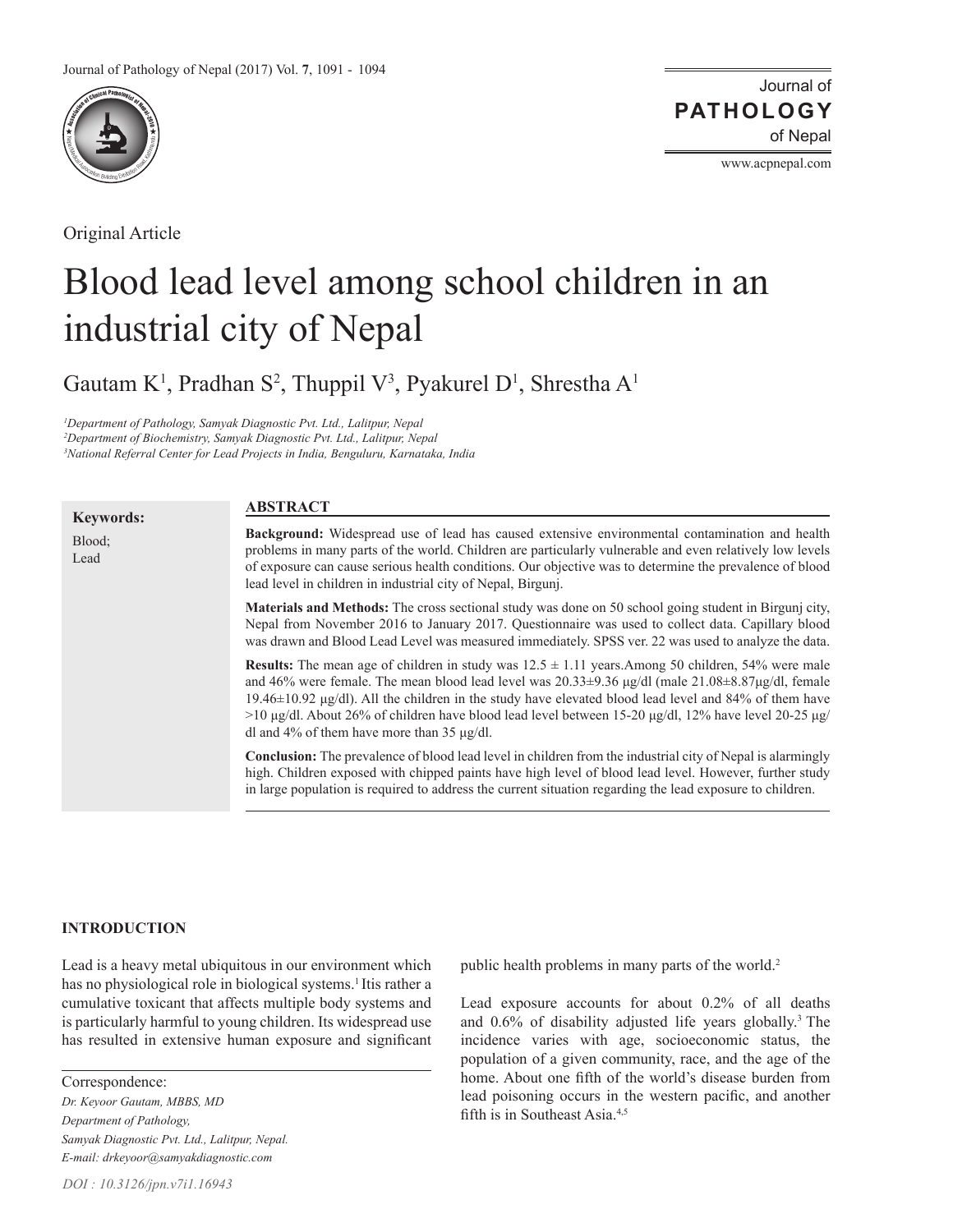| <b>Table 1: Blood Lead Level by Gender</b> |        |                              |                          |  |  |
|--------------------------------------------|--------|------------------------------|--------------------------|--|--|
|                                            | Number | $BLL$ ( $\mu$ g/dl) $\pm SD$ | $BLL > 10$ ( $\mu$ g/dl) |  |  |
| Male                                       |        | $21.08 \pm 8.87$             | 54.8%                    |  |  |
| Female                                     |        | $19.46\pm10.92$              | $45.2\%$                 |  |  |

The most significant lead exposure in adults usually occurs at the workplace including pipe cutting, welding operations, rubber industry, plastic industry, radiator repair, battery manufacturing, the printing industry, glass manufacture, solid waste combustion, and paint manufacture. However in children other forms of environmental exposure are more important. Lead based paint, PICA, drinking water, toys, and traditional cosmetics being the common sources.<sup>6</sup>

Lead exposure occurs through inhalation, ingestion or occasionally skin contact.7 In adults, about 35–40% of inhaled lead dust is deposited in the lungs, and about 95% of that goes into the bloodstream. About 15% of ingested lead is absorbed but this percentage is higher in children, pregnant women, and people with co-morbidities.The main body compartments that store lead are the blood, soft tissues, and bone. Besides these, brain, spleen, kidneys, liver, and lungs also store certain amount.<sup>8</sup> In adults, 94% of absorbed lead is deposited in the bones and teeth, but children only store 70% in this manner, this may be one of the reasons for the more serious health effects on children.<sup>9</sup> Lead is removed from the body very slowly through urine. Some amounts of lead are also eliminated through the feces, hair, nails, and sweat.<sup>10</sup>

The major mechanism of lead toxicity is due to increased generation of reactive oxygen species (ROS) and interference with generation of antioxidants. Lead inactivates glutathione by binding to GSH's sulfhydryl group, which causes GSH replenishment to become inefficient. Lead is also responsible for blocking the activity of 5-aminolevulinic acid dehydratase and leads to hemoglobin oxidation, which along with the lipid peroxidation can result in red cell

| <b>Table 2: Risk Factors for elevated blood lead levels</b> |               |                                                     |         |  |  |
|-------------------------------------------------------------|---------------|-----------------------------------------------------|---------|--|--|
| <b>Risk Factor</b>                                          | <b>Number</b> | <b>Mean Blood Lead</b><br>Level $\pm$ SD            | P value |  |  |
| <b>Chipped Pain</b>                                         |               |                                                     |         |  |  |
| <b>Yes</b>                                                  | 21            | $22.0 \pm 9.8$                                      | 0.27    |  |  |
| N <sub>0</sub>                                              | 29            | $19.1 \pm 8.1$                                      |         |  |  |
| <b>Lead Battery</b>                                         |               |                                                     |         |  |  |
| Yes                                                         | 30            | $21.5 \pm 7.4$                                      | 0.59    |  |  |
| No                                                          | 20            | $19.9 \pm 9.9$                                      |         |  |  |
| <b>Ceramic Dishes</b>                                       |               |                                                     |         |  |  |
| Yes                                                         | 16            | $21.9 \pm 11.9$                                     | 0.39    |  |  |
| N <sub>0</sub>                                              | 34            | ,,,,,,,,,,,,,,,,,,,,,,,,,,,,,,,,,<br>$19.5 \pm 7.9$ |         |  |  |
| <b>Water Source</b>                                         |               |                                                     |         |  |  |
| <b>Lead Pipe</b>                                            | 10            | $13.8 \pm 6.9$                                      | ΝA      |  |  |
| <b>Others</b>                                               | 40            | $21.9 \pm 9.2$                                      |         |  |  |

*\*NA- Not applicable*

## hemolysis.<sup>11</sup>

Leadpoisoning can cause a variety of symptoms and signs which vary depending on the individual and the duration of lead exposure. Symptoms usually develop over weeks to months as lead builds up in the body during a chronic exposure, but acute symptoms from brief, intense exposures also occur. The current reference range for acceptable blood lead concentration is less than 5µg/dl for healthy children and less than 25 µg/dl for adults. In children, the blood lead level(BLL) as low as 10μg/dlisassociated with developmental delays, deficits in behavioral functioning, decreased stature, and diminished hearing acuity. The high BLLs (i.e.  $\geq$ 70 μg/dl) can cause serious health effects, including seizures, coma, and even death.<sup>12</sup>

## **MATERIALS AND METHODS**

The cross-sectional study was carried out in the 50 children aged 10-15 years from the school in the industrial city of Nepal, Birgunj.Approval letter was obtained from the school authority. After Nepal Health Research council approved the study, informed consent from the participants were taken before starting the sample collection.

The questionnaire was prepared and provided to the children to fill up in the guidance of parents. Those who voluntarily gave the consent were included in the study. Sample of capillary blood were collected on aseptic condition, transported to EDTA tube and then the lead level was measured immediately.

## **Measurement of Blood Lead**

For the measurement of Blood Lead level, LeadCare II instrument (Magellan DiagnosticsInc.,N.Billerica, Massachusetts, USA)was used. The instrument is CLIA (Clinical Laboratory Improvement Amendments) waived. Quality Control was maintained with two levels of controls provided. A single blood test (capillary or venous) at or above the reference range value of 5μg/dl is considered as elevated blood lead level.

# **Statistical analysis**

The data was analyzed using Statistical Analysis Software (SPSS® v22.0). Analyses included standard descriptive statistics. Normally distributed variables are expressed in terms of mean  $\pm$  SD (Standard Deviates), whereas nonnormally distributed variables are presented as medians and ranges. Logarithmic transformation (log) was carried out for non-normally distributed variables. Mean values of study variables were also compared between and within categories using standard independent samples t-tests or unpaired t-test or Mann-Whitney U test as applicable. Chisquare test is used for comparison of proportions between variables and Analysis of Variance while comparing across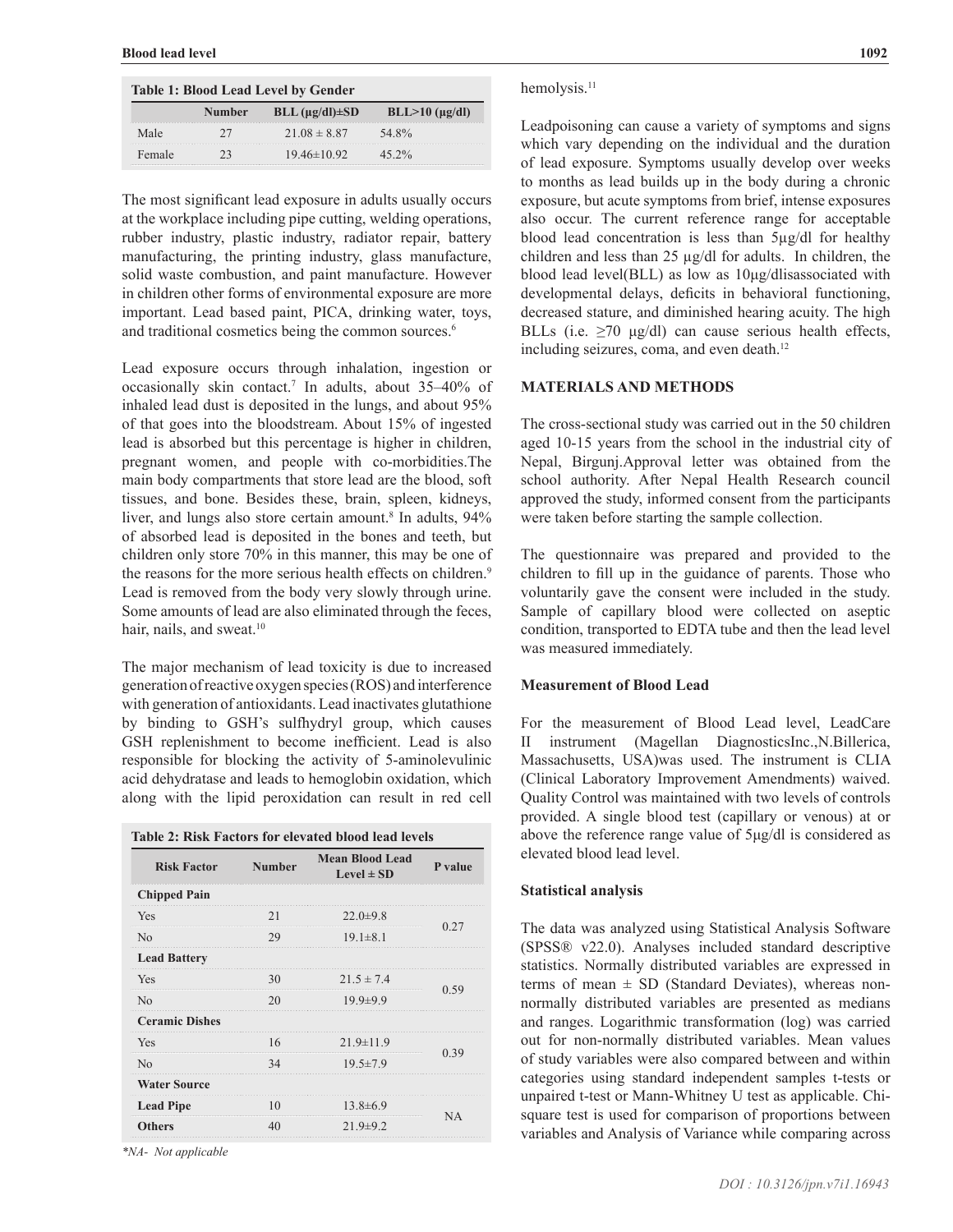

*Figure1:Distribution of Blood lead levels*

more than two groups. Relationship between variables was assessed using Pearson's correlation analysis. A p-value < 0.05 was considered statistically significant.

## **RESULTS**

Among 50 children, 54% (n=27) were Male and 46% (n=23) were Female. The mean age of children was 12.5  $\pm$  1.11 years. The mean BLL came out to be 20.33 $\pm$ 9.36 μg/dl. Mean BLL in male was  $21.08 \pm 8.87$  μg/dl whereas that for female was  $19.46\pm10.92$  μg/dl. The difference in the mean BLL between male and female was not statistically significant, p=0.54.All the children in the study have Elevated BLL and 84% of them have BLL>10μg/dl, Table 1.

About 26% of children have Blood Lead Level between 15- 20 μg/dl, 12% have Blood Lead Level 20-25 μg/dl and 4% of them have more than 35 μg/dl of Blood Lead level, (fig. 1).

No significant association was observed betweenBLL and age of children (r=0.21,p-0.13). Several risk factors were analyzed including chipped paint at house, use of lead batteries, ceramic dishes and source of water. Among these children living inthe house with chipped paint had mean BLL of 22.0±9.8 μg/dl, with lead batteries had mean BLL of  $21.5 \pm 7.4$  μg/dl, those using ceramic dishes had mean BLL of 21.9±11.9μg/dl and those using lead pipe for water supply had mean BLL 13.8±6.9 μg/dl. However these risk factors were not found to be significantly associated with elevated BLL, Table 2.

#### **DISCUSSION**

This study identified high prevalence of blood lead level among the children in Birgunj. All the children in the study had elevated BLL. About 84% of the children in this study had  $BLL > 10 \mu g/dl$ . According to the CDC recommendation, an area is considered as a high risk if 12% or greater of children tested are found with the BLL of  $\geq 10$ μg/dl.<sup>13</sup> So the findings of this study indicates serious health problem in children living in industrial cities like Birgunj.

While comparing the mean BLL among male and female in study, male seem to have higher mean BLL than female but was not statistically significant. This higher BLL in male can be explainedby the fact that boys spend more time in outdoor activities than girls and are subjected to greater lead exposure. However no correlation was noticed between age of children and BLL.

Before introduction of lead free gasoline, it was the main source of lead contamination. Removal of lead from gasoline and reduce use of lead have resulted in a substantial reduction in population level mean blood lead concentration in most of the countries. But in Nepal even use of lead free gasoline did not reduce the mean blood lead concentration in children. This might be because of presence of other important sources of lead including chipped paint, lead acid batteries, toys, traditional cosmetics and water sources.

Global Alliance to Eliminate Lead in Paint (GAELP) recommended a limit of 90 ppm [0.009%] in paint and many countries around the globe have established paint policies to meet this standard. In Nepal, study showed that out of a total of 75 samples, 57 (76%) of the tested paints contained lead at concentrations greater than 90 ppm (ppm). Ninety-three percent of the paints that exceeded 90 ppm had levels in excess of 600 ppm. Lead concentrations in the tested paints even ranged up to 200,000 ppm.14 Use of these paints in homes, schools, and other child-occupied facilities increases the exposure of lead to children.

Lead acid batteries is another important source for lead exposure. Its use has been increased drastically because of electricity crisis in Nepal. Improper dumping of such used lead acid batteries can contaminate the surrounding environment with lead. Besides these water sources, traditional cosmetics, socio-economic conditions were also the source of lead exposure for the children in Nepal.<sup>15-17</sup> In this study the mean BLL in those children exposed to one of theserisk factor was higher than those without the exposure. However the difference in the means were not statistically significant.

# **LIMITATION**

This study could not include children of lower age group due lack of consent. We had to limit the sample size because of financial limit. Lastly this study could not assess other risk factors including socio economic status, residency near industries, exposure to soil,dust.

#### **CONSLUSION**

The prevalence of BLL in children from Birjung; an industrial city of Nepal; is alarmingly high. Most of the children in the study even need medical treatment. Numbers of risk factors have been noticed to be associated with the lead exposure most common being chipped paint, lead acid